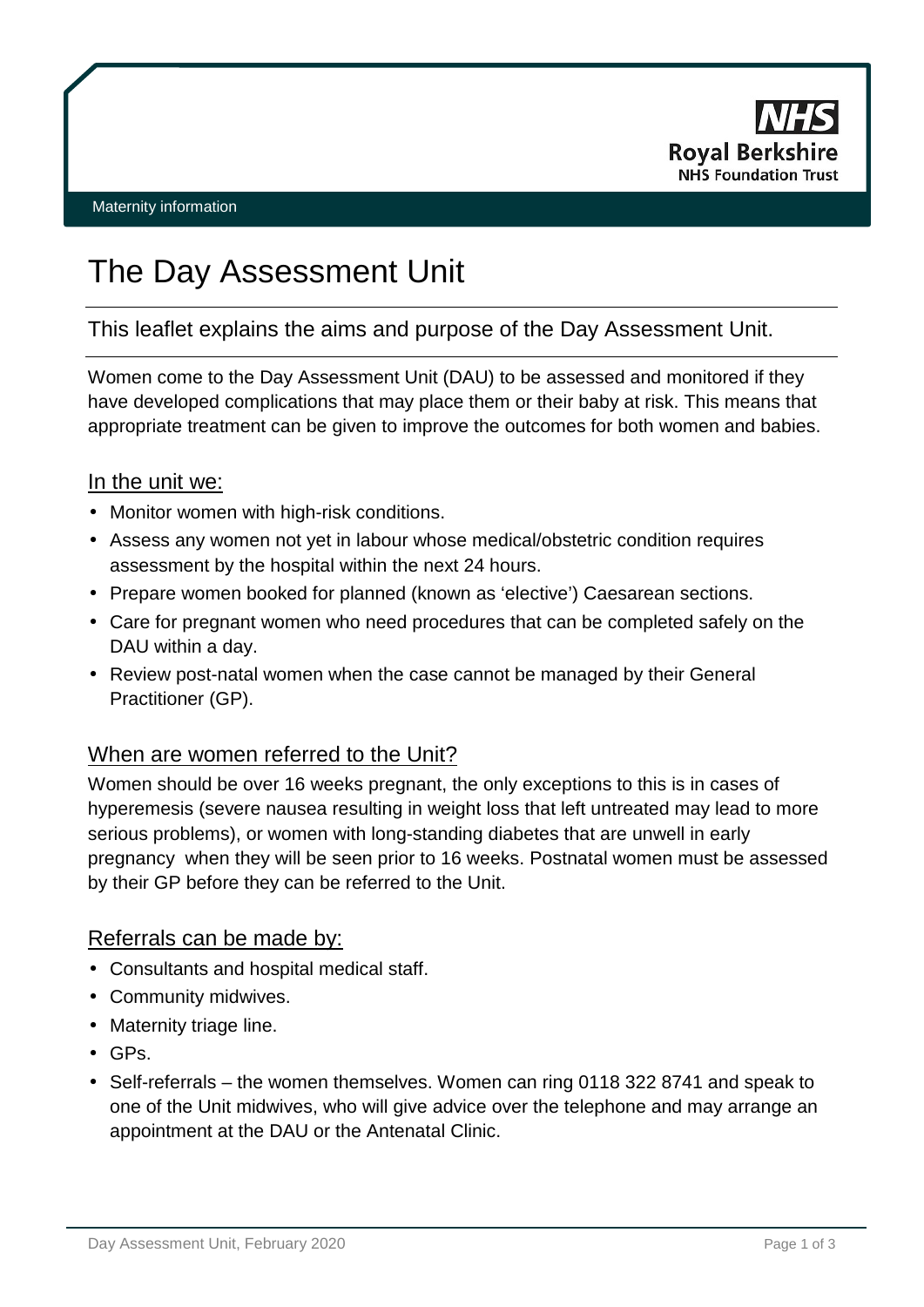## Urgent and self-referrals

Following a telephone discussion, some women will be asked to attend the DAU the same day.

The most common reasons for these referrals are:

- Raised blood pressure.
- Decreased fetal movements.
- Vaginal bleeding.
- Acute abdominal pain.

This is not a comprehensive list of reasons for urgent referral and the decision to admit would be taken following the telephone conversation. Women will often be asked to see their GP as the first point of call, their GP can then refer to the DAU if they feel further investigation or treatment is required.

## Where is the Unit?

The Unit is situated on Level 3 in the Maternity Block and is open Monday to Friday 7.00am to 7.30pm and Saturday 7.00am to 1.00pm.

#### Our facilities

There are two examination chairs in curtained bays in the main assessment area and two examination couches.

There are three single rooms with examination couches.

There is one ultrasound scan room, which can also be used to examine women not requiring a scan.

There is a toilet exclusively for patient use.

# Our staff

Our team includes midwives, doctors and maternity care assistants.

The External Cephalic Version (ECV) Clinic is run on the DAU by specialist trained midwives and doctors. This is a procedure carried out for women with babies in a breech presentation; to externally turn the baby around so that it is in the correct position (head down) for delivery.

#### Fixed appointment times

Some procedures have been allocated pre-arranged times within the working day of the Unit. This improves efficiency and provides the best care to women. We aim to run on time as much as possible but unfortunately, due to the nature and urgency of individual situations, this is not always possible. There are fixed appointment times for:

Pre-op clerking – this is for women that have been booked for a planned Caesarean section. The classes are held by one of the DAU midwives on Mondays and Fridays, the women will need to attend before the planned delivery date, at 1.30pm in the Parentcraft Room, Level 2 Maternity Block.